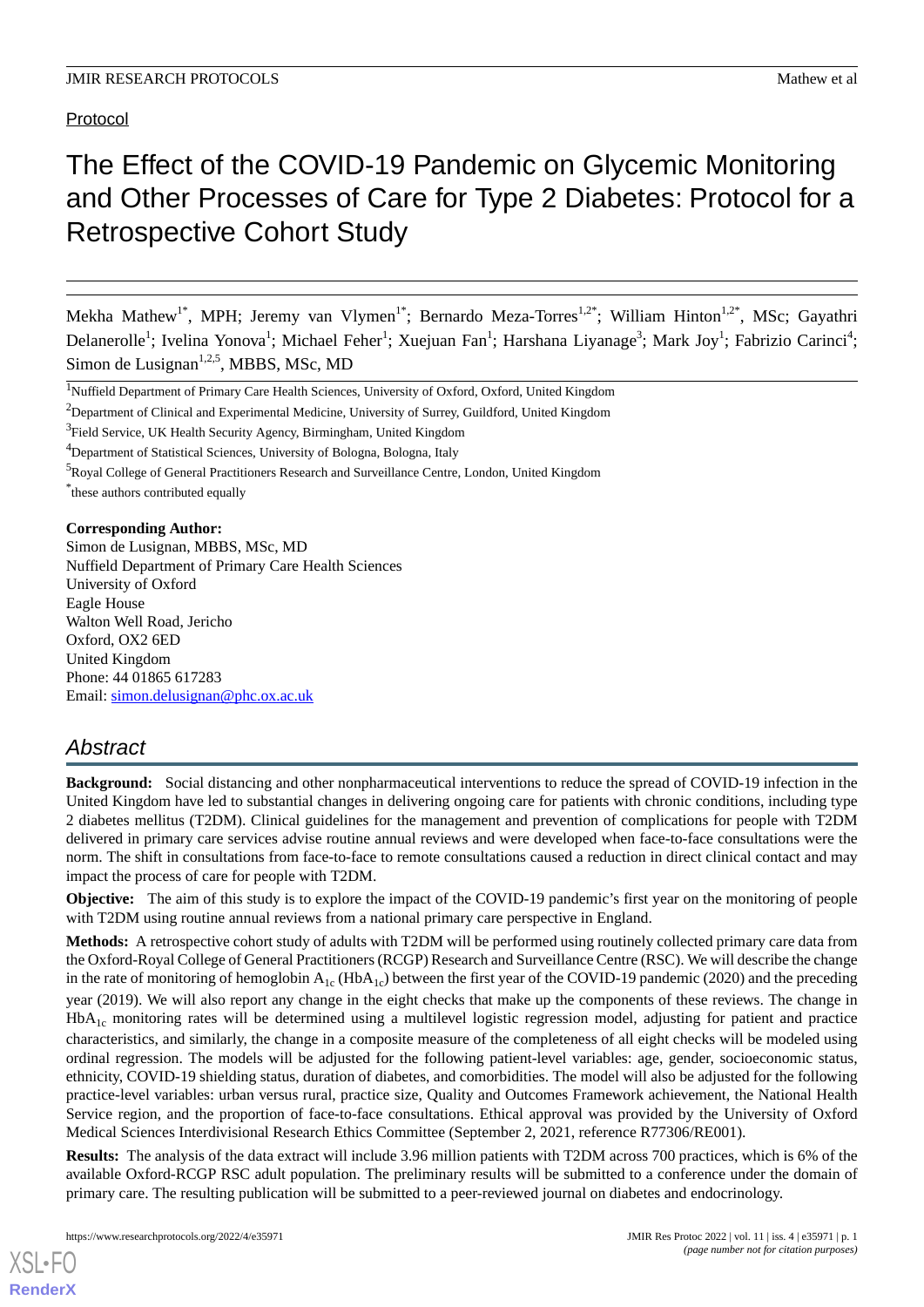#### JMIR RESEARCH PROTOCOLS **Superior and Secure 2012** and Security 2013 and Mathew et al.

**Conclusions:** The COVID-19 pandemic has impacted the delivery of care, but little is known about the process of caring for people with T2DM. This study will report the impact of the COVID-19 pandemic on these processes of care.

**International Registered Report Identifier (IRRID):** DERR1-10.2196/35971

*(JMIR Res Protoc 2022;11(4):e35971)* doi:  $10.2196/35971$ 

#### **KEYWORDS**

cohort studies; COVID-19; computerized medical record systems; primary health care; type 2 diabetes mellitus; diabetes; glycemic control; monitoring

# *Introduction*

# **Background**

The COVID-19 pandemic and recommended social distancing and other nonpharmaceutical interventions have had a substantial impact on primary care services in the United Kingdom [\[1](#page-3-0),[2\]](#page-3-1). Face-to-face consultations were markedly reduced, and primary care appointments decreased by 64.6% and home visits decreased by 62.6% from the week commencing March 9, 2020, coinciding with national policy changes [\[3](#page-3-2)]. This was a consequence of lockdown restrictions and changes made by a series of scientific advisory groups to minimize the risk of exposure to COVID-19, which included encouraging telemedicine as the preferred alternative for face-to-face consultations [[1,](#page-3-0)[4](#page-3-3)]. During the initial stages of the pandemic, primary care services reserved face-to-face consultations for priority appointments, while the policy for delivering routine care via telemedicine was adopted [\[1](#page-3-0)]. The changes in methods of consultation and interrupted routine care may have adversely affected the management of people with type 2 diabetes mellitus (T2DM) [\[5](#page-3-4)].

Previous studies have identified that missed hemoglobin  $A_{1c}$  $(HbA<sub>1c</sub>)$  monitoring appointments is associated with higher  $HbA_{1c}$  [\[6](#page-4-0),[7\]](#page-4-1). A recent study showed a 40% reduction in  $HbA_{1c}$ testing during the first year of the COVID-19 pandemic compared to the preceding year [[8\]](#page-4-2). It is well established that impaired glycemic control is associated with the increased risk of micro- and macrovascular complications [\[8](#page-4-2),[9\]](#page-4-3), indicating the benefit to people with T2DM having regular  $HbA_{1c}$ monitoring.

In 2014, the National Institute for Health and Care Excellence (NICE) introduced clinical guidelines for its Quality and Outcomes Framework (QOF) indicator menu to encourage regular monitoring and management of diabetes [\[10](#page-4-4),[11\]](#page-4-5). These are known as *routine annual reviews*, which include eight health checks:  $HbA_{1c}$ , blood pressure, cholesterol, serum creatinine, urine albumin, foot surveillance, BMI, and smoking status [[11\]](#page-4-5). The proposed indicators are based on the best evidence and are implemented to provide high standards of care and improved results for patients.

However, the extent to which interruptions in primary care services (eg, face-to-face appointments) affected the monitoring of people with T2DM in the United Kingdom during the COVID-19 pandemic has yet to be established. This protocol describes our planned methods to explore the impact of the

[XSL](http://www.w3.org/Style/XSL)•FO **[RenderX](http://www.renderx.com/)**

pandemic on the monitoring of people with T2DM in a UK-based setting.

#### **Aims and Objectives**

Our primary objective is to assess the impact of the COVID-19 pandemic on  $HbA_{1c}$  monitoring in people with T2DM. As a secondary objective, we will explore changes in the rates of *routine annual reviews* between the pre–COVID-19 pandemic period and during the first year of the COVID-19 pandemic.

# *Methods*

#### **Study Design**

We will conduct a retrospective cohort analysis using observational data of adults with T2DM from the Oxford-Royal College of General Practitioners (RCGP) Research and Surveillance Centre (RSC) sentinel network database. The study cohort will be observed at two time points: the year preceding the COVID-19 pandemic (January 1 to December 31, 2019) and the first year of the COVID-19 pandemic (January 1 to December 31, 2020).

#### **Data Source**

The Oxford-RCGP RSC is a sentinel network of volunteer primary care practices across England and Wales, currently comprising more than 15 million patients registered with over 1800 affiliated practices [\[12](#page-4-6)]. Pseudonymized coded clinical practice data is uploaded and available in near real time within a secure network, supporting the RSC's influenza surveillance, identification of epidemics, and other research activity. The network provides a broadly representative sample of the national population [\[13](#page-4-7)].

UK primary care data is registration based (ie, patients have unique identifiers—National Health Service [NHS] numbers). Patient electronic health care records are coded using the Systematized Nomenclature of Medicine Clinical Terms (SNOMED CT) code system, a machine-readable clinical vocabulary offering a high degree of granularity and linkage to other classifications and international terminologies [\[14](#page-4-8)]. Most of the T2DM management occurs in primary care and pay-for-performance targets to incentivize chronic disease management including T2DM, resulting in well-maintained disease registries, thus ensuring high-quality data for this study [[5](#page-3-4)[,15](#page-4-9),[16\]](#page-4-10).

#### **Study Population**

We will identify adults (aged ≥18 years) with T2DM using diagnosis codes. The cohort for this study will comprise individuals diagnosed with T2DM on or before December 31,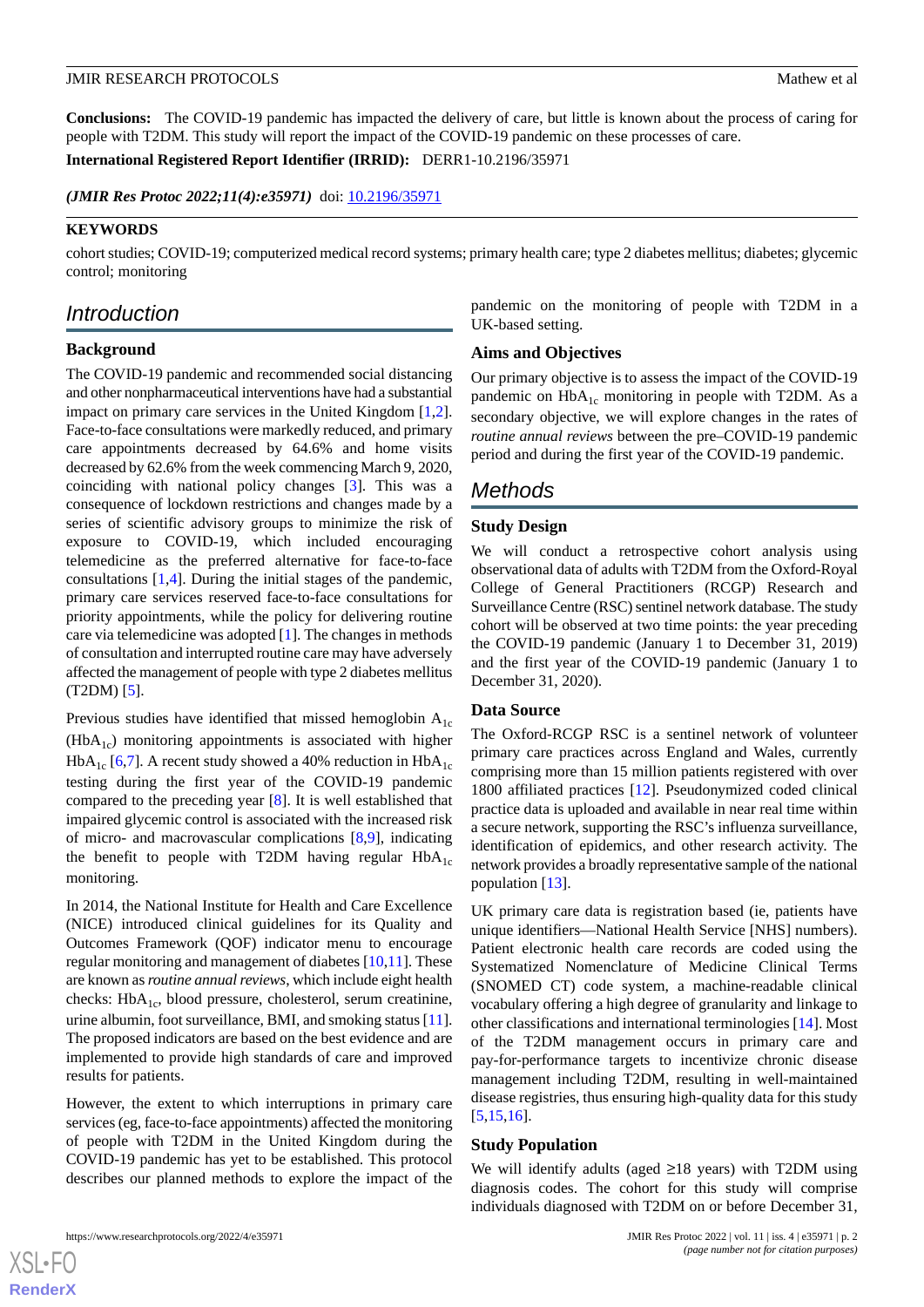#### JMIR RESEARCH PROTOCOLS **Superior and Secure 2012** and Security 2013 and Mathew et al.

2018, and who are registered with an Oxford-RCGP RSC practice on this date.

## **Exposure**

The exposure variable will be binary to indicate the first calendar year of the COVID-19 pandemic (January 1 to December 31, 2020) and the year before the pandemic (January 1 to December 31, 2019).

## **Outcomes**

Our primary outcome measure will be the rate of  $HbA_{1c}$ monitoring in the year 2020; this will be compared to  $HbA_{1c}$ monitoring in the preceding year.

The secondary outcome will be a measure of the NICE eight health checks that make up the *routine annual review* in each study period. We will sum the number of types of checks conducted in the year per patient and code this to an ordinal variable (≤5 care processes, 6-7 care processes, 8 care processes).

# **Study Variables**

The study variables of interest are divided into personal characteristics and practice characteristics.

# *Personal Characteristics*

The following personal characteristics will be used: age (treated as a continuous variable), gender (male or female), socioeconomic status (quintiles of the Index of Multiple Deprivation [IMD]) according to the national distribution of IMD scores based on the postal code of the patient [[17\]](#page-4-11), ethnicity (categorized into major ethnic groups, defined by the Office of National Statistics, Asian, Black, Mixed, White, or other ethnic group) [[18,](#page-4-12)[19\]](#page-4-13), COVID-19 shielding status, duration of diabetes, and presence of comorbidities (eg, hypertension and chronic kidney disease; determined by diagnosis codes).

# *Practice Characteristics*

For the practice characteristics, urban versus rural primary care practices will be identified from the practice Lower Layer Super Output Area. The practice size, QOF linkage, NHS region (East of England, London, Midlands, North East and Yorkshire, North West, South East, South West), and the number/type of consultations will be taken into account [[20\]](#page-4-14).

# **Statistical Analysis**

The summary statistics will be reported as counts and percentages for categorical data and means (with SDs) for continuous data.

If the missing data is  $\langle 5\%$  (as routine primary care data is incomplete, we anticipate a small degree of missing data in most, if not all, covariates), no attempt will be made to impute the missing values. Missing data >5% will be handled through multiple imputation by chained equations using the MICE package, version 3.14.0 [[21\]](#page-4-15).

To assess the impact of the COVID-19 pandemic on  $HbA_{1c}$ monitoring, we will estimate the odds ratio of  $HbA_{1c}$  monitoring during the pandemic period and the pre–COVID-19 pandemic period in a multilevel logistic regression model with the first

COVID-19 year as an indicator variable. The random intercept model will enable the variation of the impact of the pandemic at the patient, GP, and geographical level to be assessed and enable the estimation of robust effect sizes. We will use ancillary analyses to estimate the population-level effects of covariates measured at the patient and practice level to better describe the impact of interpractice variation.

The secondary outcome, measuring the degree to which patients received all eight *routine annual review* checks, will be modeled using a mixed effects ordinal regression, adding random effects at the practice level. Current research has shown variation in the attainment of the individual checks. We will describe the attainment of the individual checks and achievement of all eight checks. We will adopt the methods used by Holman et al [\[22](#page-4-16)] and define the secondary outcome measure as an aggregate score of the varying degrees of partial attainment with an explicit natural ordering. This secondary outcome measure will then be modeled using mixed effects ordinal regression adding random effects at the practice level, accounting for the ranking of the levels of attainment.

The data analysis will be carried out using the statistical software, R version 4.1.1 (The R Foundation for Statistical Computing) [[23\]](#page-4-17).

# **Ethical Considerations**

Research ethics approval (Reference R77306/RE001) was obtained from the University of Oxford Medical Sciences Interdivisional Research Ethics Committee in September 2021. Data are pseudonymized at the point of data extraction and will be held on a secure network at the University of Oxford. This network is compliant with NHS Digital Data Security and Protection toolkit standards [[24\]](#page-4-18). The data analysis will begin in November 2021.

# *Results*

A power calculation has been made, based on a *Z* test, for the study. A study with an effect size of 0.05 (1% change in monitoring rates) and at a power of 75% will require a total sample size of 237,026 people with T2DM. The power calculation was carried out using G\*Power 3.1.9.7 (Buchner A).

The analysis of the data extracted will include 3.96 million patients with T2DM across 700 practices, which is 6% of the available Oxford-RCGP RSC adult population. The preliminary results will be submitted for presentation at a primary care–themed conference. The resulting publication will be submitted for publication in a peer-reviewed journal.

# *Discussion*

# **Overview**

This protocol describes how we will explore the effect of the COVID-19 pandemic on the monitoring of people with T2DM by sociodemographics and other individual clinical characteristics. The Oxford-RCGP RSC database is appropriate to use, as the majority of the people with T2DM are managed in primary care.

[XSL](http://www.w3.org/Style/XSL)•FO **[RenderX](http://www.renderx.com/)**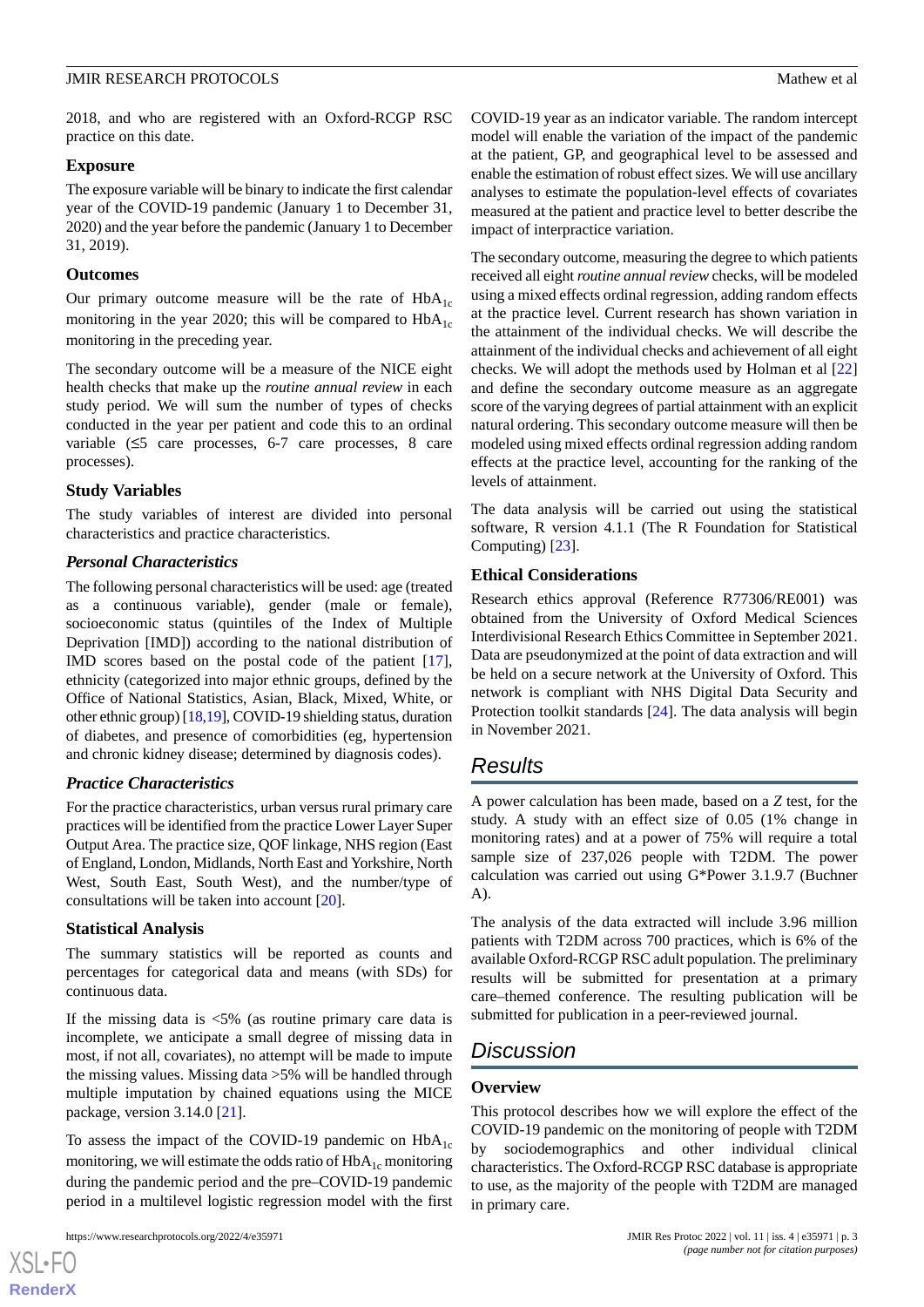#### JMIR RESEARCH PROTOCOLS **Superior and Secure 2012** and Security 2013 and Mathew et al.

It is valuable to study primary care practices with respect to diabetes monitoring during the pandemic using evidence-based research. People with T2DM require regular monitoring to minimize the risk of diabetes-associated complications. However, changes in the delivery of primary care services as a result of the COVID-19 pandemic has brought challenges in T2DM assessment and monitoring [\[2\]](#page-3-1). The existing literature has focused on an unprecedented reorganization of UK primary care during the pandemic [\[3](#page-3-2)]. Remote monitoring systems proved to be feasible and were supported by the current clinical guidelines [[3\]](#page-3-2). However, the study results might represent a considerable burden of unmet need, validating the results of other studies [\[2](#page-3-1),[8\]](#page-4-2).

# **Strengths and Limitations**

The Oxford-RCGP RSC is a large network of primary care practices with wide coverage. Although the network covers England and Wales, previous literature has reported that it provides a representative sample of the UK population, and hence, the final results will be broadly generalizable to the United Kingdom as a whole [\[13](#page-4-7)]. Furthermore, the quality of computerized medical records is high due to pay-for-performance targets [\[15](#page-4-9)].

However, there are several limitations. Being routinely collected data, there may be issues of missingness and inaccurate recordings. This will be accounted for by using multiple imputation. Moreover, since this is an observational study, one limitation will be unmeasured confounding factors that may result in biased effect estimates, which we will mitigate by performing a sensitivity analysis. Additionally, the enrollment of practices depends on the types of ongoing projects and clinical trials; therefore, our identification of practices will vary. They are signed up to the Oxford-RCGP RSC network on a voluntary basis, which may cause a higher representation of the more affluent areas compared to the average national population [[13\]](#page-4-7). Any additional strengths and limitations observed during the study will be reported in the final manuscript.

# **Conclusion**

This study will provide insight into the impact of the pandemic in the monitoring of NICE *routine annual reviews* of people with T2DM managed in an English primary care setting. We expect the outcomes from this study to highlight the need for "catch up" in order for primary care to enhance best practices and prevent T2DM complications.

# **Acknowledgments**

We would like to acknowledge the patients and practices who are members of the Oxford-Royal College of General Practitioners Research and Surveillance Centre network (RCGP RSC) and the Computerised Medical Record system vendors (EMIS, In Practice, and TPP). We would also like to thank colleagues from Wellbeing Software, the RCGP, and the University of Oxford and UK Health Security Agency. We would also like to acknowledge the HealthPros team for their support.

This project (HealthPros) has received funding from the European Union's Horizon 2020 research and innovation program under the Marie Skłodowska-Curie grant agreement 765141.

## **Authors' Contributions**

MM, JvV, WH, and GD wrote the manuscript. BMT, WH, GD, and MF contributed to the design and reviewed/edited the manuscript. XF and HL helped with data extraction. MJ, FC, MF, and SdeL contributed to the conception of the study, developed the statistical analysis plan, and reviewed/edited the manuscript. All authors read and approved the final manuscript.

## **Conflicts of Interest**

<span id="page-3-0"></span>The authors declare no conflicts of interest associated with this project. However, SdeL is the Director of the RCGP Research and Surveillance Centre, and holds or had recently held grants from EU Horizon 2020, European Association for Study of Diabetes Primary Care Diabetes Europe, Eli Lilly and Company, AstraZeneca, and Novo Nordisk Ltd through his University for lead investigator research in diabetes.

# <span id="page-3-1"></span>**References**

[XSL](http://www.w3.org/Style/XSL)•FO **[RenderX](http://www.renderx.com/)**

- <span id="page-3-2"></span>1. Majeed A, Maile EJ, Bindman AB. The primary care response to COVID-19 in England's National Health Service. J R Soc Med 2020 Jun;113(6):208-210 [\[FREE Full text\]](https://journals.sagepub.com/doi/10.1177/0141076820931452?url_ver=Z39.88-2003&rfr_id=ori:rid:crossref.org&rfr_dat=cr_pub%3dpubmed) [doi: [10.1177/0141076820931452](http://dx.doi.org/10.1177/0141076820931452)] [Medline: [32521196\]](http://www.ncbi.nlm.nih.gov/entrez/query.fcgi?cmd=Retrieve&db=PubMed&list_uids=32521196&dopt=Abstract)
- <span id="page-3-3"></span>2. Mansfield KE, Mathur R, Tazare J, Henderson AD, Mulick AR, Carreira H, et al. Indirect acute effects of the COVID-19 pandemic on physical and mental health in the UK: a population-based study. Lancet Digit Health 2021 Apr;3(4):e217-e230 [[FREE Full text](https://linkinghub.elsevier.com/retrieve/pii/S2589-7500(21)00017-0)] [doi: [10.1016/S2589-7500\(21\)00017-0\]](http://dx.doi.org/10.1016/S2589-7500(21)00017-0) [Medline: [33612430](http://www.ncbi.nlm.nih.gov/entrez/query.fcgi?cmd=Retrieve&db=PubMed&list_uids=33612430&dopt=Abstract)]
- <span id="page-3-4"></span>3. Joy M, McGagh D, Jones N, Liyanage H, Sherlock J, Parimalanathan V, et al. Reorganisation of primary care for older adults during COVID-19: a cross-sectional database study in the UK. Br J Gen Pract 2020 Aug;70(697):e540-e547 [\[FREE](https://bjgp.org/cgi/pmidlookup?view=long&pmid=32661009) [Full text\]](https://bjgp.org/cgi/pmidlookup?view=long&pmid=32661009) [doi: [10.3399/bjgp20X710933\]](http://dx.doi.org/10.3399/bjgp20X710933) [Medline: [32661009](http://www.ncbi.nlm.nih.gov/entrez/query.fcgi?cmd=Retrieve&db=PubMed&list_uids=32661009&dopt=Abstract)]
- 4. Scally G, Jacobson B, Abbasi K. The UK's public health response to covid-19. BMJ 2020 May 15;369:m1932. [doi: [10.1136/bmj.m1932\]](http://dx.doi.org/10.1136/bmj.m1932) [Medline: [32414712](http://www.ncbi.nlm.nih.gov/entrez/query.fcgi?cmd=Retrieve&db=PubMed&list_uids=32414712&dopt=Abstract)]
- 5. Hobbs FDR, Bankhead C, Mukhtar T, Stevens S, Perera-Salazar R, Holt T, National Institute for Health Research School for Primary Care Research. Clinical workload in UK primary care: a retrospective analysis of 100 million consultations in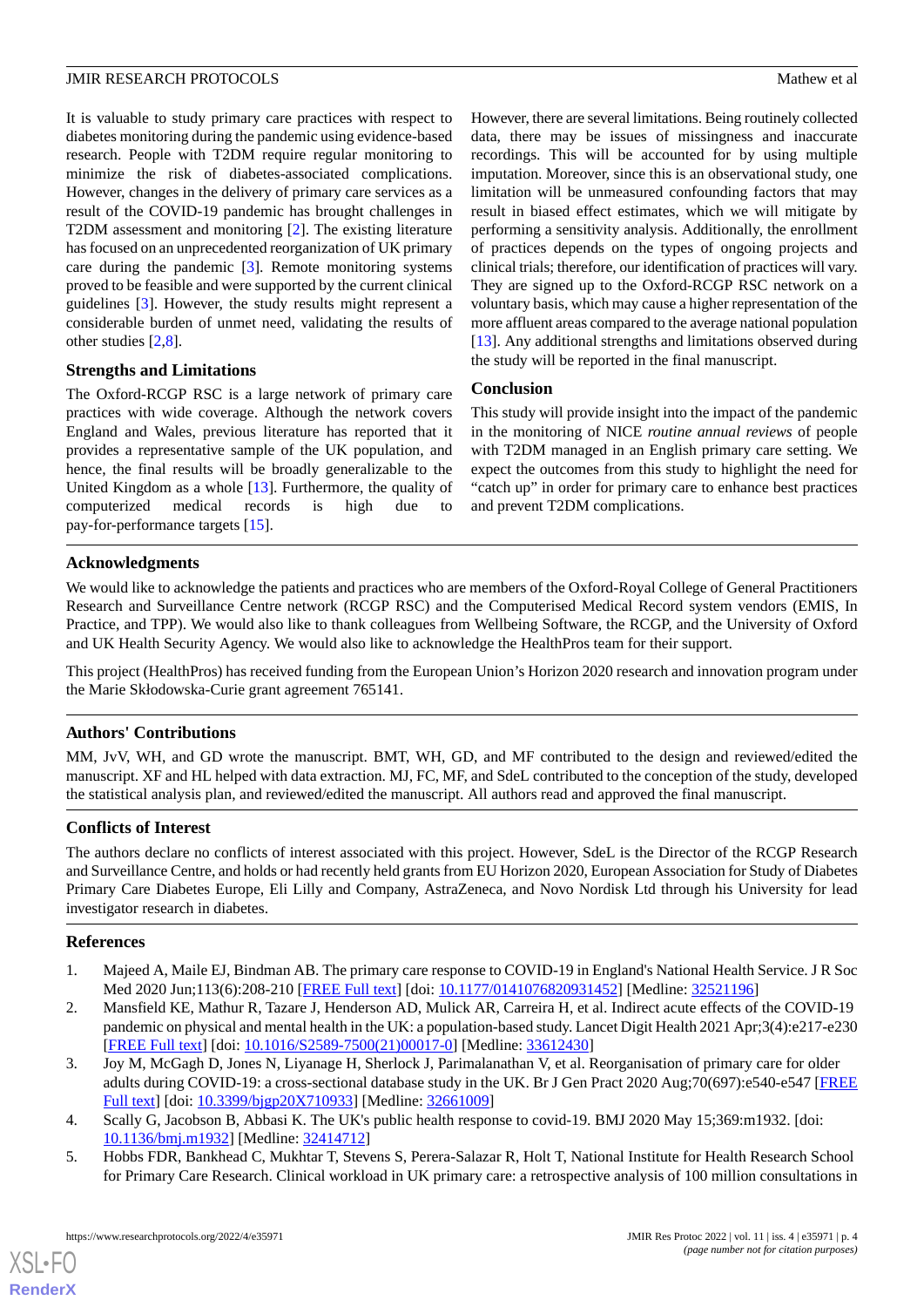# **JMIR RESEARCH PROTOCOLS** Mathew et al.

England, 2007-14. Lancet 2016 Jun 04;387(10035):2323-2330 [\[FREE Full text\]](https://linkinghub.elsevier.com/retrieve/pii/S0140-6736(16)00620-6) [doi: [10.1016/S0140-6736\(16\)00620-6\]](http://dx.doi.org/10.1016/S0140-6736(16)00620-6) [Medline: [27059888](http://www.ncbi.nlm.nih.gov/entrez/query.fcgi?cmd=Retrieve&db=PubMed&list_uids=27059888&dopt=Abstract)]

- <span id="page-4-1"></span><span id="page-4-0"></span>6. Khan H, Lasker SS, Chowdhury TA. Exploring reasons for very poor glycaemic control in patients with type 2 diabetes. Prim Care Diabetes 2011 Dec;5(4):251-255. [doi: [10.1016/j.pcd.2011.07.001](http://dx.doi.org/10.1016/j.pcd.2011.07.001)] [Medline: [21782539](http://www.ncbi.nlm.nih.gov/entrez/query.fcgi?cmd=Retrieve&db=PubMed&list_uids=21782539&dopt=Abstract)]
- 7. Karter AJ, Parker MM, Moffet HH, Ahmed AT, Ferrara A, Liu JY, et al. Missed appointments and poor glycemic control: an opportunity to identify high-risk diabetic patients. Med Care 2004 Feb;42(2):110-115. [doi: [10.1097/01.mlr.0000109023.64650.73](http://dx.doi.org/10.1097/01.mlr.0000109023.64650.73)] [Medline: [14734947\]](http://www.ncbi.nlm.nih.gov/entrez/query.fcgi?cmd=Retrieve&db=PubMed&list_uids=14734947&dopt=Abstract)
- <span id="page-4-2"></span>8. Holland D, Heald AH, Stedman M, Hanna F, Wu P, Duff C, et al. Assessment of the effect of the COVID-19 pandemic on UK HbA1c testing: implications for diabetes management and diagnosis. J Clin Pathol 2021 Oct 13:jclinpath-2021-207776 [[FREE Full text](http://europepmc.org/abstract/MED/34645702)] [doi: [10.1136/jclinpath-2021-207776](http://dx.doi.org/10.1136/jclinpath-2021-207776)] [Medline: [34645702](http://www.ncbi.nlm.nih.gov/entrez/query.fcgi?cmd=Retrieve&db=PubMed&list_uids=34645702&dopt=Abstract)]
- <span id="page-4-4"></span><span id="page-4-3"></span>9. Sherwani SI, Khan HA, Ekhzaimy A, Masood A, Sakharkar MK. Significance of HbA1c test in diagnosis and prognosis of diabetic patients. Biomark Insights 2016;11:95-104 [[FREE Full text\]](https://journals.sagepub.com/doi/10.4137/BMI.S38440?url_ver=Z39.88-2003&rfr_id=ori:rid:crossref.org&rfr_dat=cr_pub%3dpubmed) [doi: [10.4137/BMI.S38440](http://dx.doi.org/10.4137/BMI.S38440)] [Medline: [27398023](http://www.ncbi.nlm.nih.gov/entrez/query.fcgi?cmd=Retrieve&db=PubMed&list_uids=27398023&dopt=Abstract)]
- <span id="page-4-5"></span>10. About. NICE. URL:<https://www.nice.org.uk/about> [accessed 2021-10-21]
- <span id="page-4-6"></span>11. Annual diabetes checks among indicators proposed for latest NICE QOF menu. NICE. 2021. URL: [https://www.nice.org.uk/](https://www.nice.org.uk/news/article/annual-diabetes-checks-among-indicators-proposed-for-latest-nice-qof-menu) [news/article/annual-diabetes-checks-among-indicators-proposed-for-latest-nice-qof-menu](https://www.nice.org.uk/news/article/annual-diabetes-checks-among-indicators-proposed-for-latest-nice-qof-menu) [accessed 2021-10-21]
- <span id="page-4-7"></span>12. Using Oxford-RCGP RSC for observational studies. ORCHID. 2021. URL:<https://orchid.phc.ox.ac.uk/index.php/orchid-data/> [accessed 2021-10-21]
- <span id="page-4-8"></span>13. Correa A, Hinton W, McGovern A, van Vlymen J, Yonova I, Jones S, et al. Royal College of General Practitioners Research and Surveillance Centre (RCGP RSC) sentinel network: a cohort profile. BMJ Open 2016 Apr 20;6(4):e011092 [[FREE](https://bmjopen.bmj.com/lookup/pmidlookup?view=long&pmid=27098827) [Full text\]](https://bmjopen.bmj.com/lookup/pmidlookup?view=long&pmid=27098827) [doi: [10.1136/bmjopen-2016-011092](http://dx.doi.org/10.1136/bmjopen-2016-011092)] [Medline: [27098827\]](http://www.ncbi.nlm.nih.gov/entrez/query.fcgi?cmd=Retrieve&db=PubMed&list_uids=27098827&dopt=Abstract)
- <span id="page-4-9"></span>14. NHSDigital SNOMED CT Browser. Termbrowser.nhs.uk. 2021. URL: [https://termbrowser.nhs.uk/](https://termbrowser.nhs.uk/?perspective=full&conceptId1=404684003&edition=uk-edition&release=v20210707&server=https://termbrowser.nhs.uk/sct-browser-api/snomed&langRefset=999001261000000100,999000691000001104) [?perspective=full&conceptId1=404684003&edition=uk-edition&release=v20210707&server=https://termbrowser.nhs.uk/](https://termbrowser.nhs.uk/?perspective=full&conceptId1=404684003&edition=uk-edition&release=v20210707&server=https://termbrowser.nhs.uk/sct-browser-api/snomed&langRefset=999001261000000100,999000691000001104) [sct-browser-api/snomed&langRefset=999001261000000100,999000691000001104](https://termbrowser.nhs.uk/?perspective=full&conceptId1=404684003&edition=uk-edition&release=v20210707&server=https://termbrowser.nhs.uk/sct-browser-api/snomed&langRefset=999001261000000100,999000691000001104) [accessed 2021-08-25]
- <span id="page-4-11"></span><span id="page-4-10"></span>15. Bradley SH, Lawrence NR, Carder P. Using primary care data for health research in England - an overview. Future Healthc J 2018 Oct;5(3):207-212 [\[FREE Full text\]](http://europepmc.org/abstract/MED/31098568) [doi: [10.7861/futurehosp.5-3-207](http://dx.doi.org/10.7861/futurehosp.5-3-207)] [Medline: [31098568\]](http://www.ncbi.nlm.nih.gov/entrez/query.fcgi?cmd=Retrieve&db=PubMed&list_uids=31098568&dopt=Abstract)
- 16. Murrels T, Ball J, Maben J, Lee G, Cookson G, Griffiths P. Managing diabetes in primary care: how does the configuration of the workforce affect quality of care? King's College London 2013:1.
- <span id="page-4-13"></span><span id="page-4-12"></span>17. Grintsova O, Maier W, Mielck A. Inequalities in health care among patients with type 2 diabetes by individual socio-economic status (SES) and regional deprivation: a systematic literature review. Int J Equity Health 2014 Jun 02;13:43 [\[FREE Full](https://equityhealthj.biomedcentral.com/articles/10.1186/1475-9276-13-43) [text](https://equityhealthj.biomedcentral.com/articles/10.1186/1475-9276-13-43)] [doi: [10.1186/1475-9276-13-43\]](http://dx.doi.org/10.1186/1475-9276-13-43) [Medline: [24889694\]](http://www.ncbi.nlm.nih.gov/entrez/query.fcgi?cmd=Retrieve&db=PubMed&list_uids=24889694&dopt=Abstract)
- <span id="page-4-14"></span>18. Ethnic group, national identity and religion. Office for National Statistics. 2018. URL: [https://www.ons.gov.uk/methodology/](https://www.ons.gov.uk/methodology/classificationsandstandards/measuringequality/ethnicgroupnationalidentityandreligion) [classificationsandstandards/measuringequality/ethnicgroupnationalidentityandreligion](https://www.ons.gov.uk/methodology/classificationsandstandards/measuringequality/ethnicgroupnationalidentityandreligion) [accessed 2021-11-26]
- <span id="page-4-15"></span>19. Tippu Z, Correa A, Liyanage H, Burleigh D, McGovern A, Van Vlymen J, et al. Ethnicity recording in primary care computerised medical record systems: an ontological approach. J Innov Health Inform 2017 Mar 14;23(4):920. [doi: [10.14236/jhi.v23i4.920](http://dx.doi.org/10.14236/jhi.v23i4.920)] [Medline: [28346128\]](http://www.ncbi.nlm.nih.gov/entrez/query.fcgi?cmd=Retrieve&db=PubMed&list_uids=28346128&dopt=Abstract)
- <span id="page-4-16"></span>20. Regional teams. NHS England. 2021. URL:<https://www.england.nhs.uk/about/regional-area-teams/> [accessed 2021-11-26]
- <span id="page-4-17"></span>21. Package 'mice'. The Comprehensive R Archive Network. 2021. URL: [https://cran.r-project.org/web/packages/mice/mice.](https://cran.r-project.org/web/packages/mice/mice.pdf) [pdf](https://cran.r-project.org/web/packages/mice/mice.pdf) [accessed 2021-11-26]
- <span id="page-4-18"></span>22. Holman N, Knighton P, O Keefe J, Wild SH, Brewster S, Price H, et al. Completion of annual diabetes care processes and mortality: a cohort study using the National Diabetes Audit for England and Wales. Diabetes Obes Metab 2021 Dec;23(12):2728-2740. [doi: [10.1111/dom.14528](http://dx.doi.org/10.1111/dom.14528)] [Medline: [34405512\]](http://www.ncbi.nlm.nih.gov/entrez/query.fcgi?cmd=Retrieve&db=PubMed&list_uids=34405512&dopt=Abstract)
- 23. The R Project for Statistical Computing. URL: <https://www.R-project.org/> [accessed 2021-11-26]
- 24. Data Security and Protection Toolkit. URL:<https://www.dsptoolkit.nhs.uk/> [accessed 2021-10-21]

# **Abbreviations**

**HbA**<sub>1c</sub>**:** hemoglobin  $A_{1c}$ **IMD:** Index of Multiple Deprivation **NHS:** National Health Service **NICE:** National Institute for Health and Care Excellence **QOF:** Quality and Outcomes Framework **RCGP:** Royal College of General Practitioners **RSC:** Research and Surveillance Centre **SNOMED CT:** Systematized Nomenclature of Medicine Clinical Terms **T2DM:** type 2 diabetes mellitus